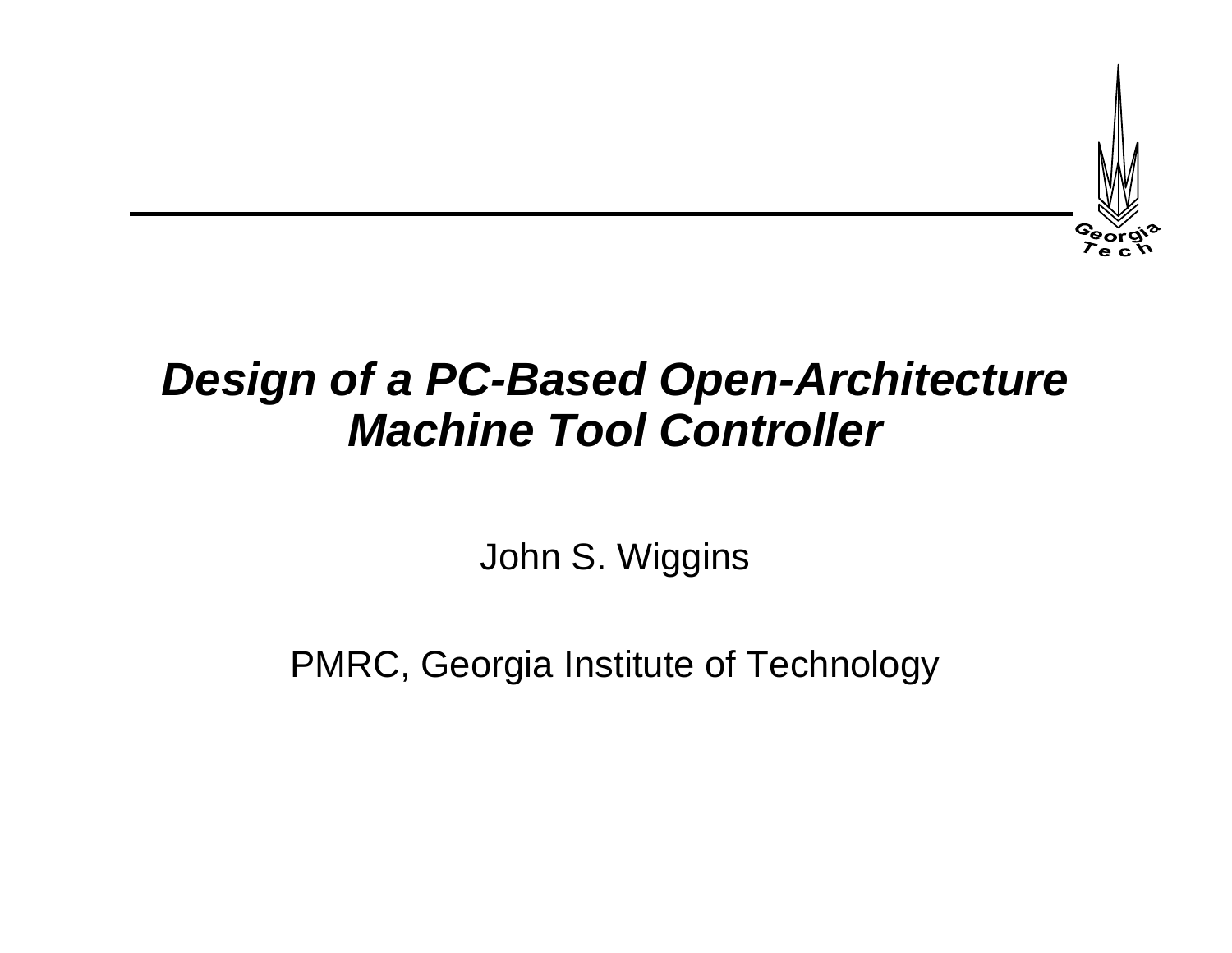## *Commercial CNC Today*

- ❖ Proprietary hardware-based controllers
	- Expensive
	- Inflexible
	- Require Extensive Training



*Georg*<br>*Te* c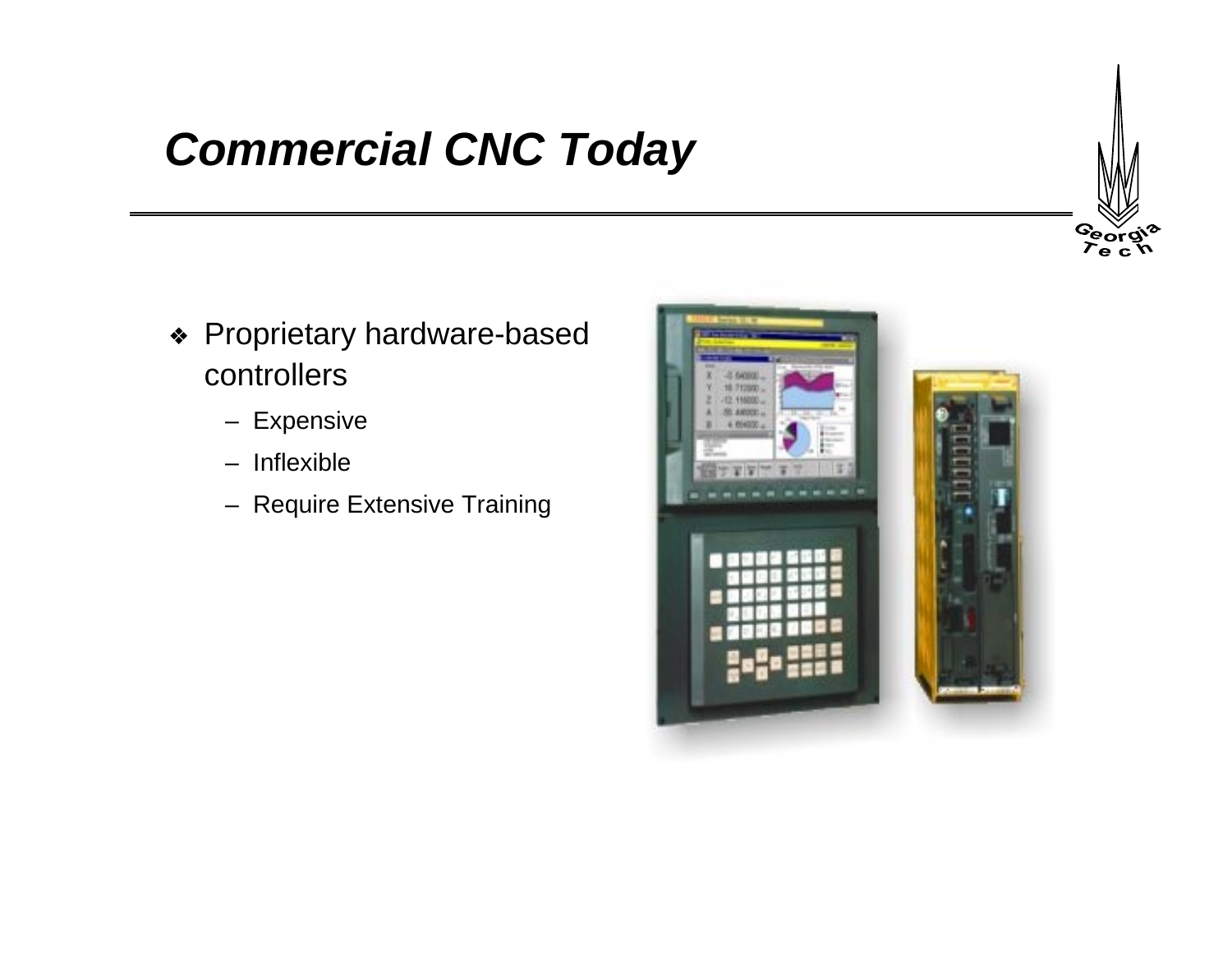## *PC-Based Control*



- ❖ Common hardware
	- Inexpensive
	- Easily Upgraded
- ❖ Software-based control
	- Flexible
	- Inexpensive
	- Common Interface Elements

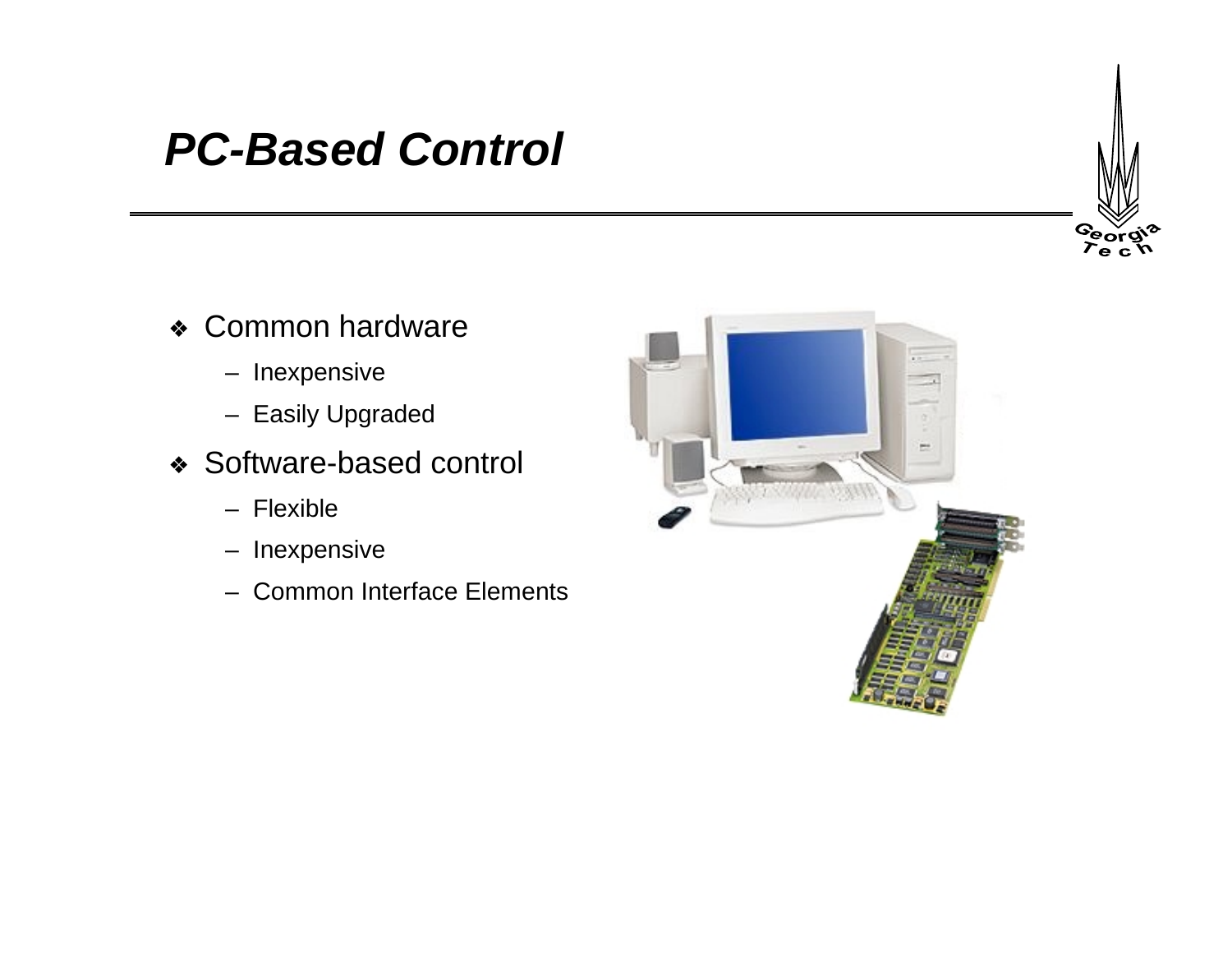

- ❖ Determine requirements for a modular machine tool controller
- ❖ Design a controller to meet these specifications
- ❖ Demonstrate the controller on various platforms (cylindrical grinder, SLA)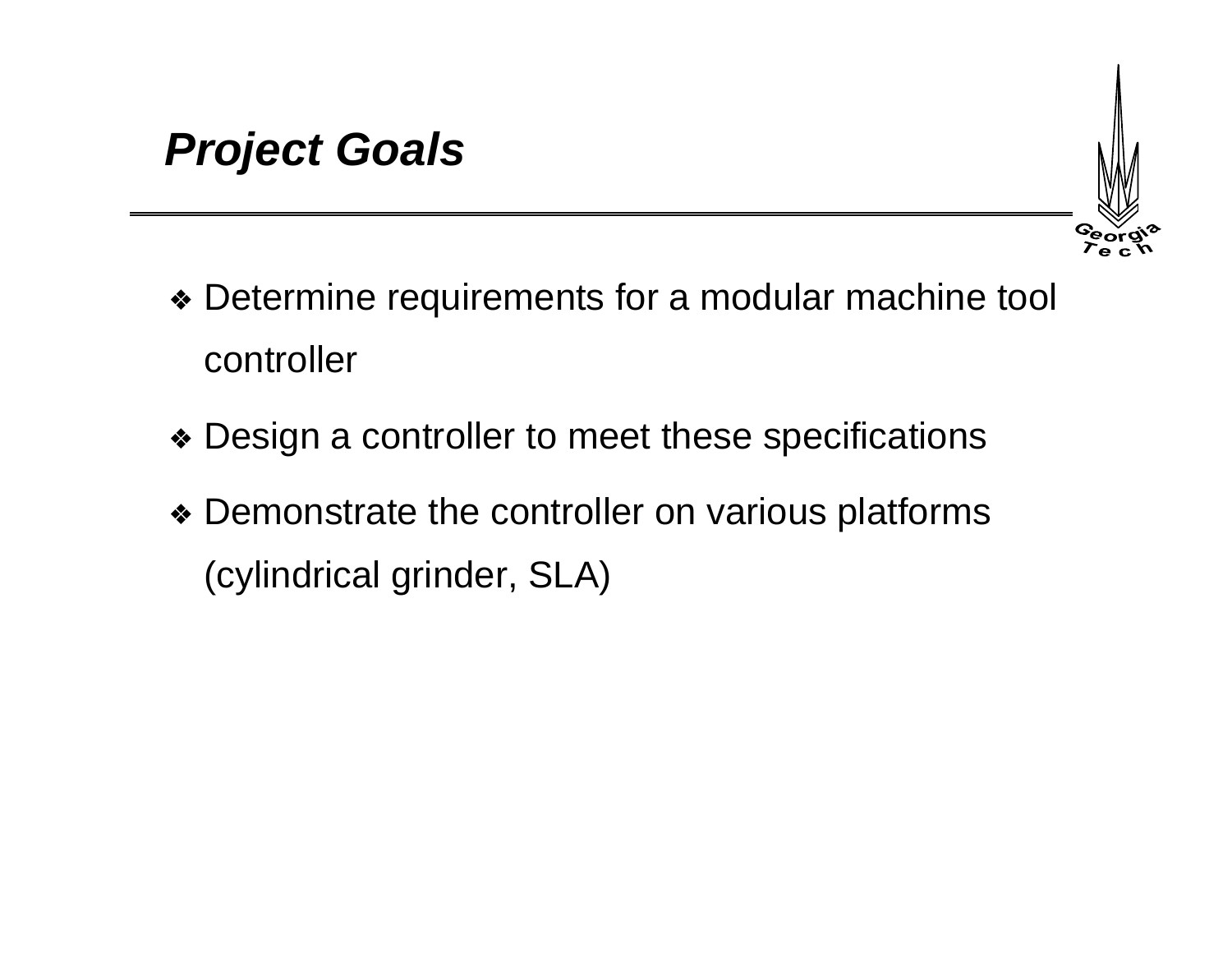

# *Elements of a Modular Controller*

#### ❖ Hardware

- PC
- Motion Control Board

#### ❖ Software

- Core Program
- User Interface
- "Middle layer" Control / Processing Elements
- Hardware Interface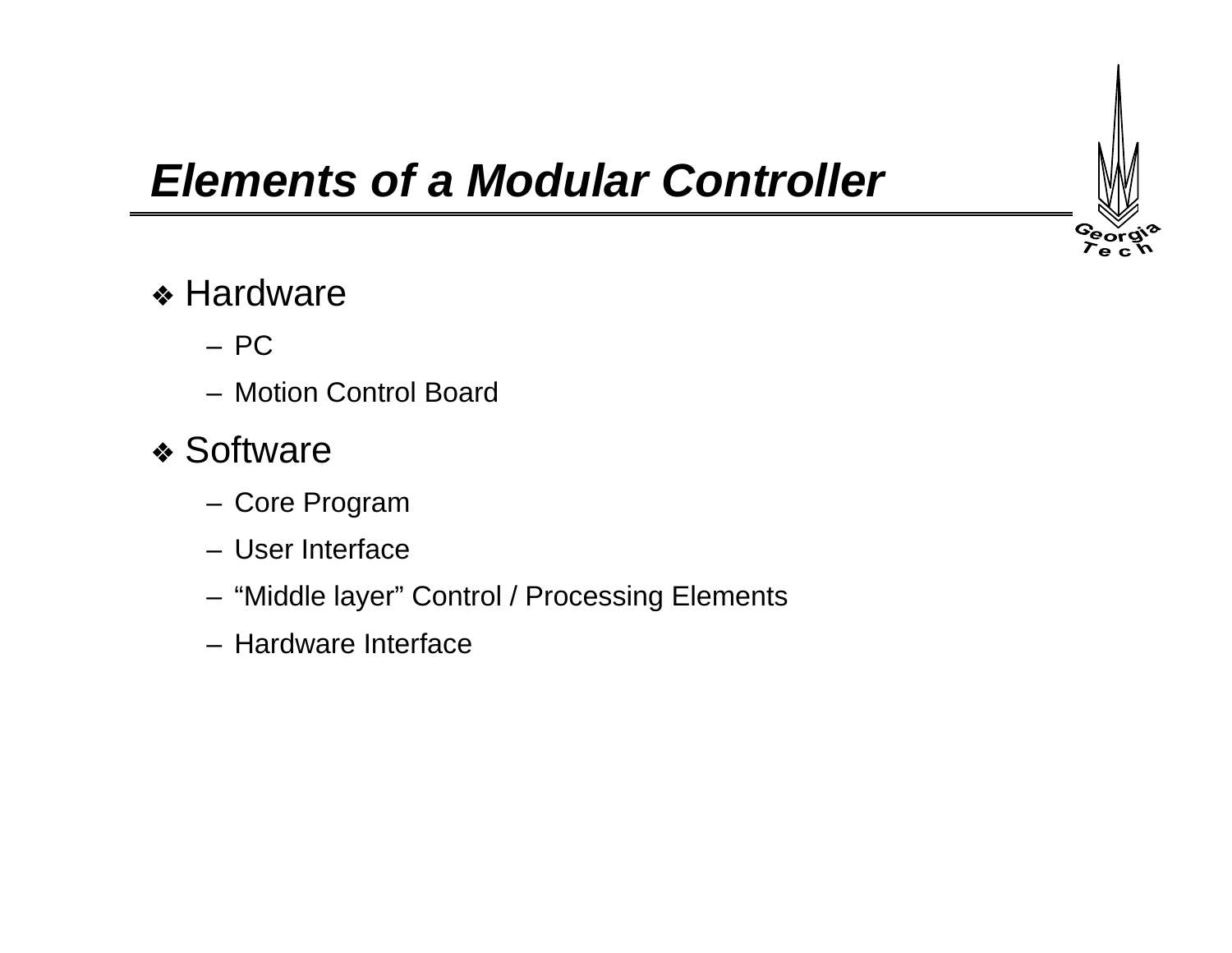# Georgi<sup>2</sup>

## *Program Module Connections*

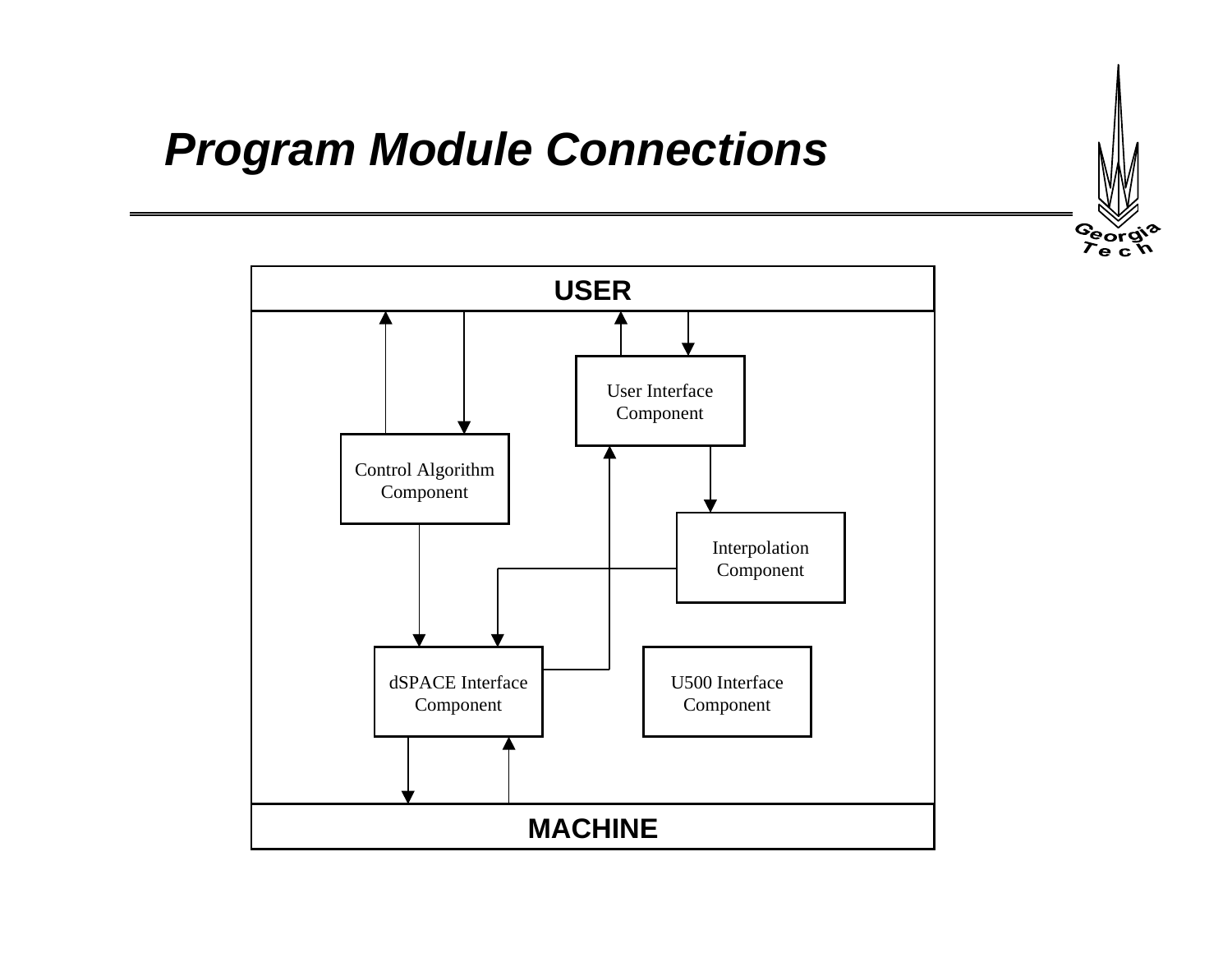## *User Interface*

- ❖ User Interface Tasks
	- Monitor Machine Status
	- Configure Controller
	- Load/Edit/Run Programs
	- Direct Machine Control (Jog, Stop, etc)
	- Auxiliary Function Control
- ❖ User Interface Options:
	- VB-Designed Interface
	- Mock of Traditional Controller
	- Standard Windows Interface
	- Web-Based Control



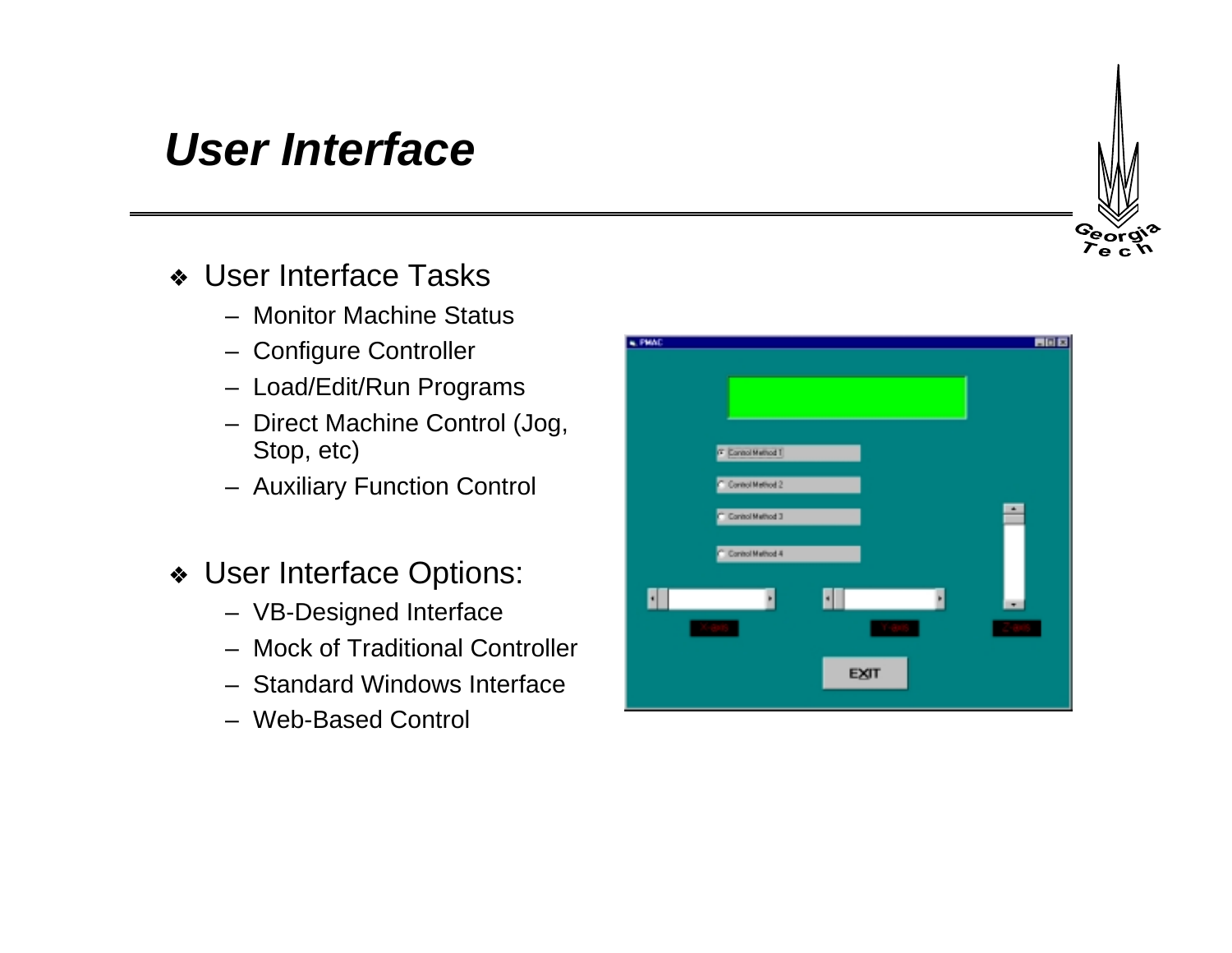## *Middle Layer Elements*

- ❖ Control Functions Executed on the PC
	- Interpolation Methods
	- Process Control
- ❖ Interface for DSP-Based Control Programs
	- Indicate Type of Controller
	- List Compatible Boards
	- Provide User Interface Information